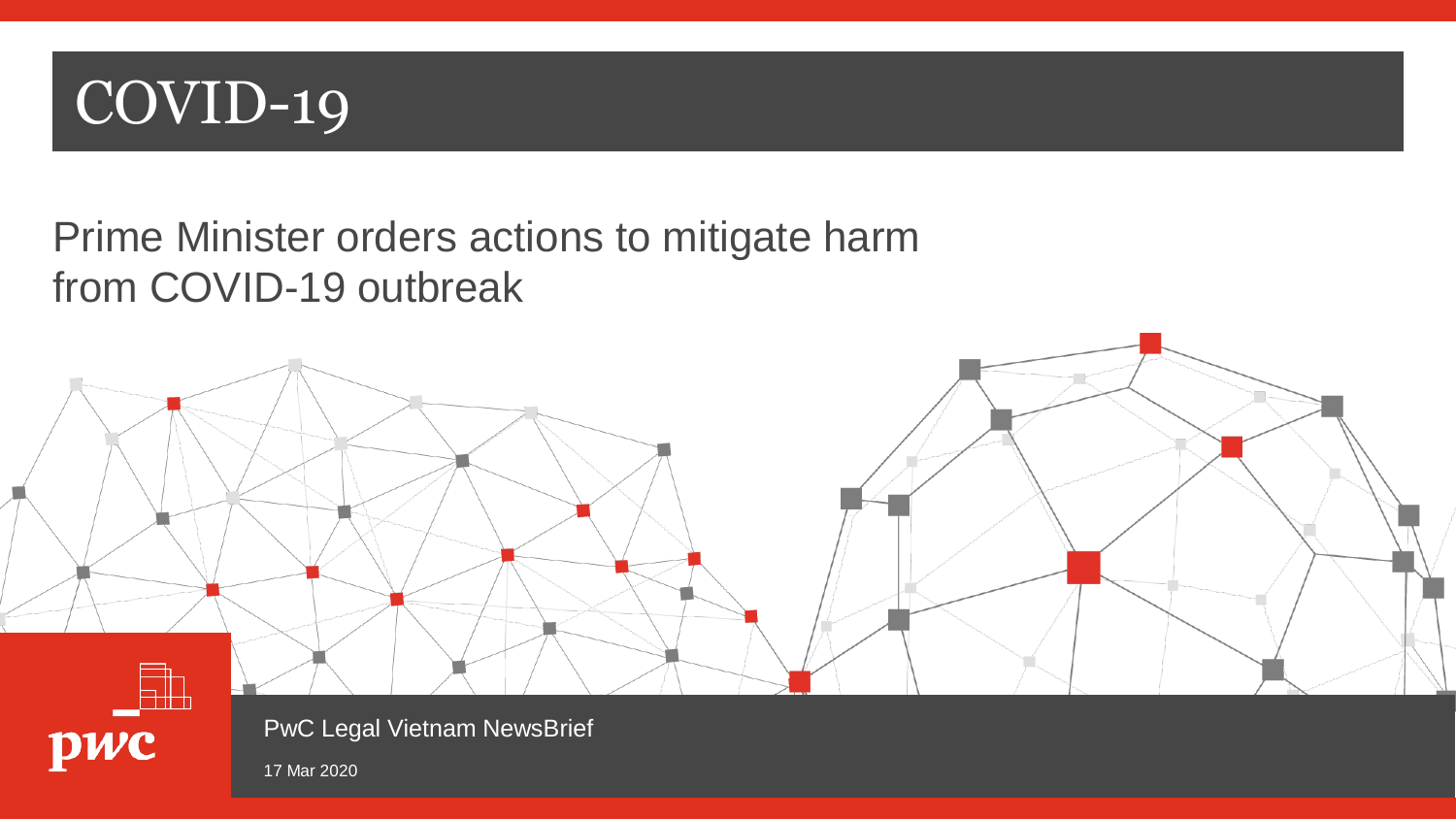## At a glance…

The Vietnamese government has taken numerous precautionary measures in response to the COVID-19 outbreak. Recently, the Prime Minister has issued Directive 11 dated 4 March setting out measures to help address difficulties faced by businesses.

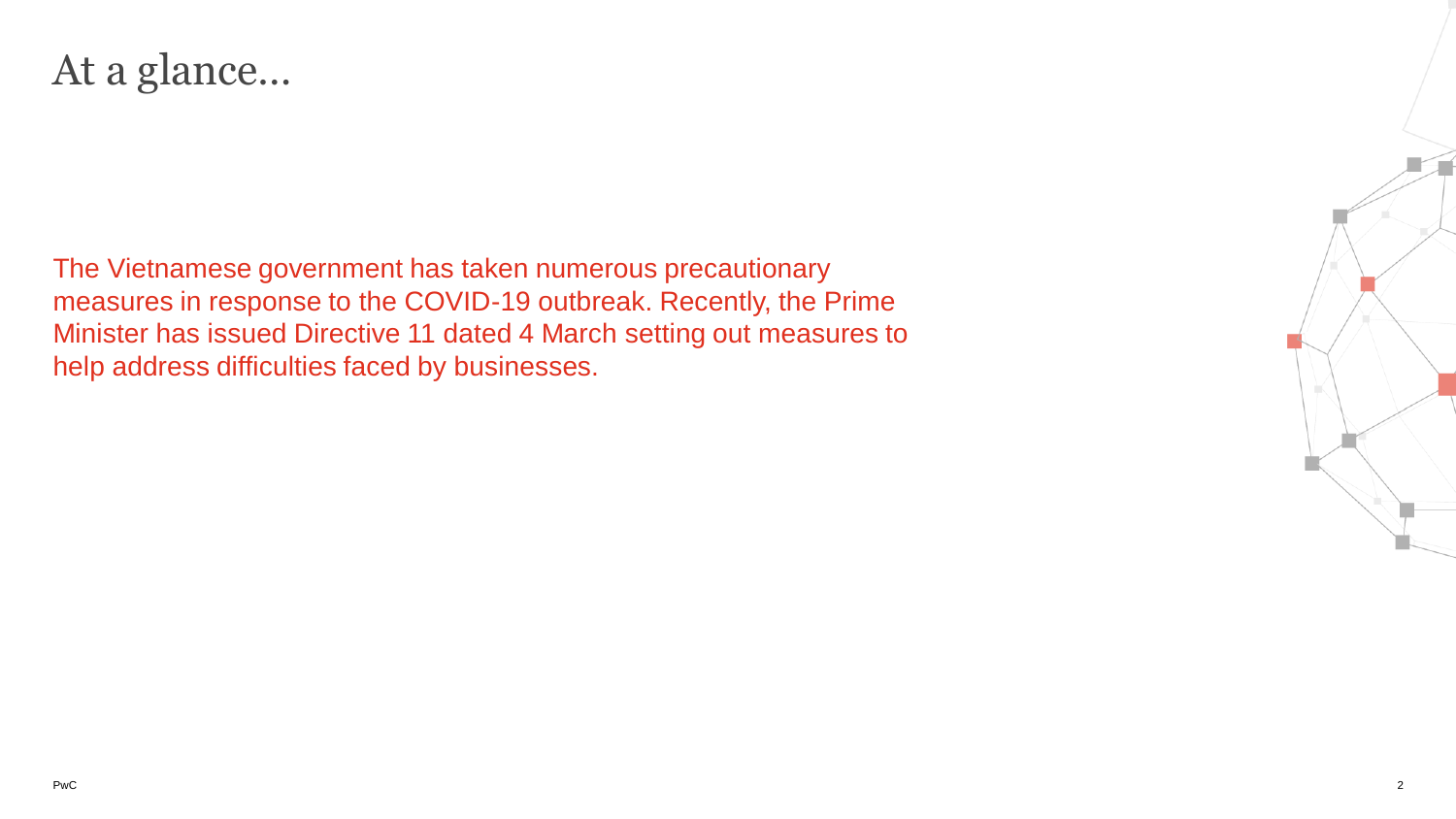## In details…

Some key actions required by the Prime Minister in Directive 11 include:

- the State Bank of Vietnam to ensure bankers simplify administrative procedures, shorten the time for loan approvals, increase accessibility to bank loans, reschedule debt repayments, consider interest rate exemption/reduction and reduce bank fees.
- the Ministry of Finance (MOF) to consider a decree on deferral of the deadline for payments of taxes and land rental fees, applicable to those affected by the Covid-19 outbreak. Moreover, the MOF must also urgently arrange for a National Assembly's resolution to increase the level of personal and dependent relief so that Personal Income Tax can be reduced, and apply certain Corporate Income Tax policies to support enterprises (especially small and medium-sized ones) which are facing difficulties.
- Vietnam Social Security agencies to postpone collection of social insurance premiums until June or December 2020 without charging late payment interest.
- Vietnam General Confederation of Labour to reschedule the timing of trade union fee contributions.
- the Ministry of Transport to reform administrative procedures and reduce logistics costs for maritime, aviation, road, inland waterways, railway usage; to review and implement legislation on price/fee/charge/expense discounts in the aviation industry.
- all local authorities, within their competence to reduce charges and fees for those affected by the Covid-19 outbreak, and not increase prices in the first and second quarters of 2020 for goods that are inputs for manufacturing where the prices are managed/fixed by the government.
- the Tax and Customs authorities to simplify administrative procedures.
- the Ministry of Industry and Trade (MOIT) to ensure the supply of raw materials for manufacturing/business; to organise production/distribution/circulation/supply of goods to meet consumer demands; to consolidate the domestic market and support retail trading activities. Moreover, MOIT must also take measures to boost exports, improve the effectiveness of trade promotion, diversify and find new import and export markets and actively exploit opportunities under FTAs.
- MOIT to coordinate with MOF to facilitate customs clearance, and address difficulties faced by importers and exporters.
- the Ministry of Labour, War Invalids and Social Affairs to draw up plans to support labour training and/or support employees who are laid off due to the Covid-19 outbreak; to find solutions for managing foreign employees working throughout Vietnam, especially those coming from or moving through epidemic regions; and to make plans to support enterprises to find alternative employee resources in case of a lack of foreign experts.

Further regulations will be issued by the government and ministries pursuant to Directive 11, which could have a direct impact on your business. We will highlight these as and when they are issued.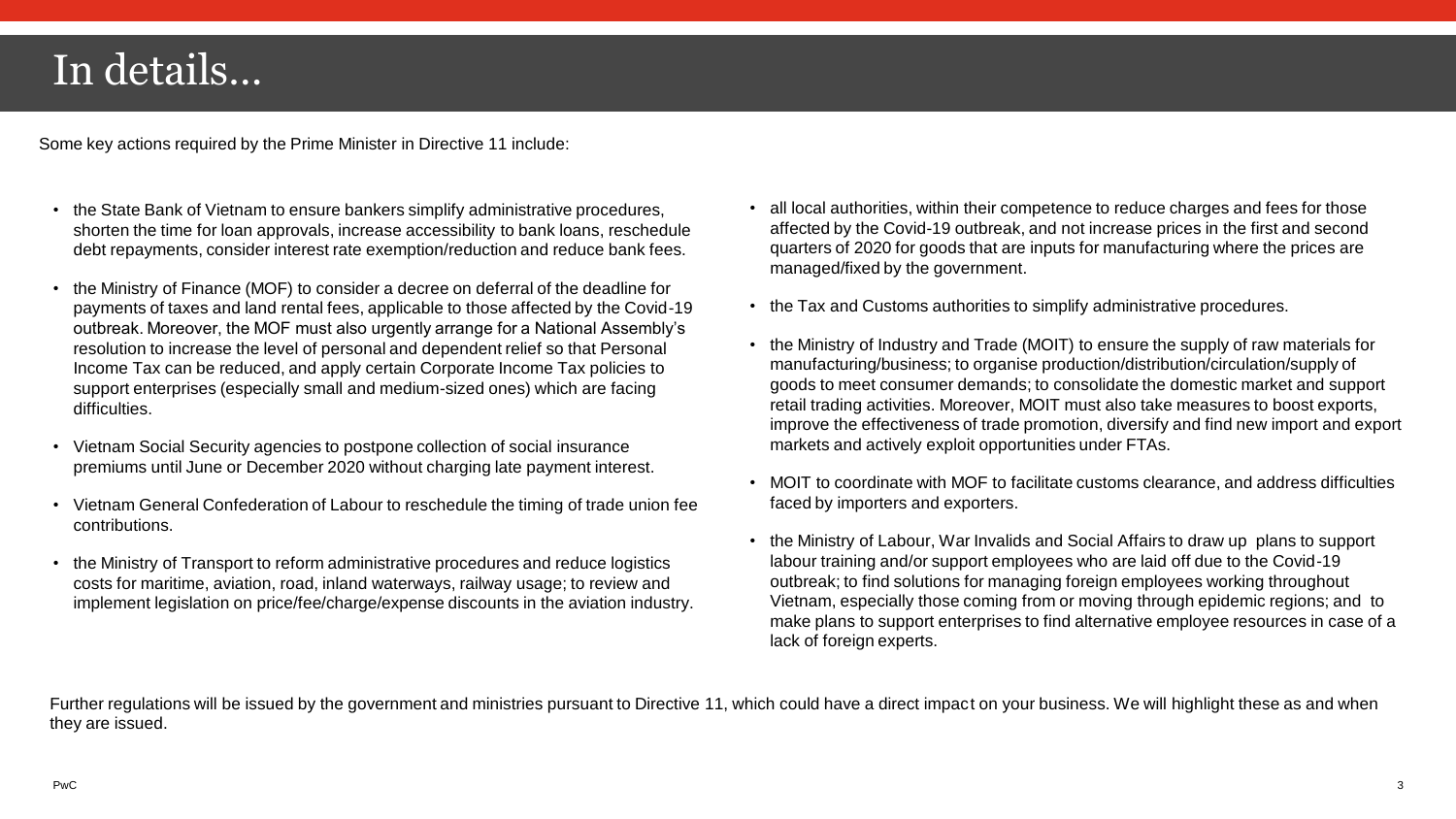## Contact us

This publication has been prepared for general guidance on matters of interest only, and does not constitute professional advice. For further information, please reach out to us.



**Phan Thi Thuy Duong** Partner – Legal services +84 (28) 3823 0796, ext. 1508 [phan.thi.thuy.duong@pwc.com](mailto:phan.thi.thuy.duong@pwc.com)



**Richard Irwin** Partner - Tax & Legal services +84 (28) 3824 0117 [r.j.irwin@pwc.com](mailto:r.j.irwin@pwc.com)



**Eva Jaworska** Partner– Legal services + 84 (28) 3824 0118, ext. 1510 [eva.jaworska@pwc.com](mailto:eva.jaworska@pwc.com)